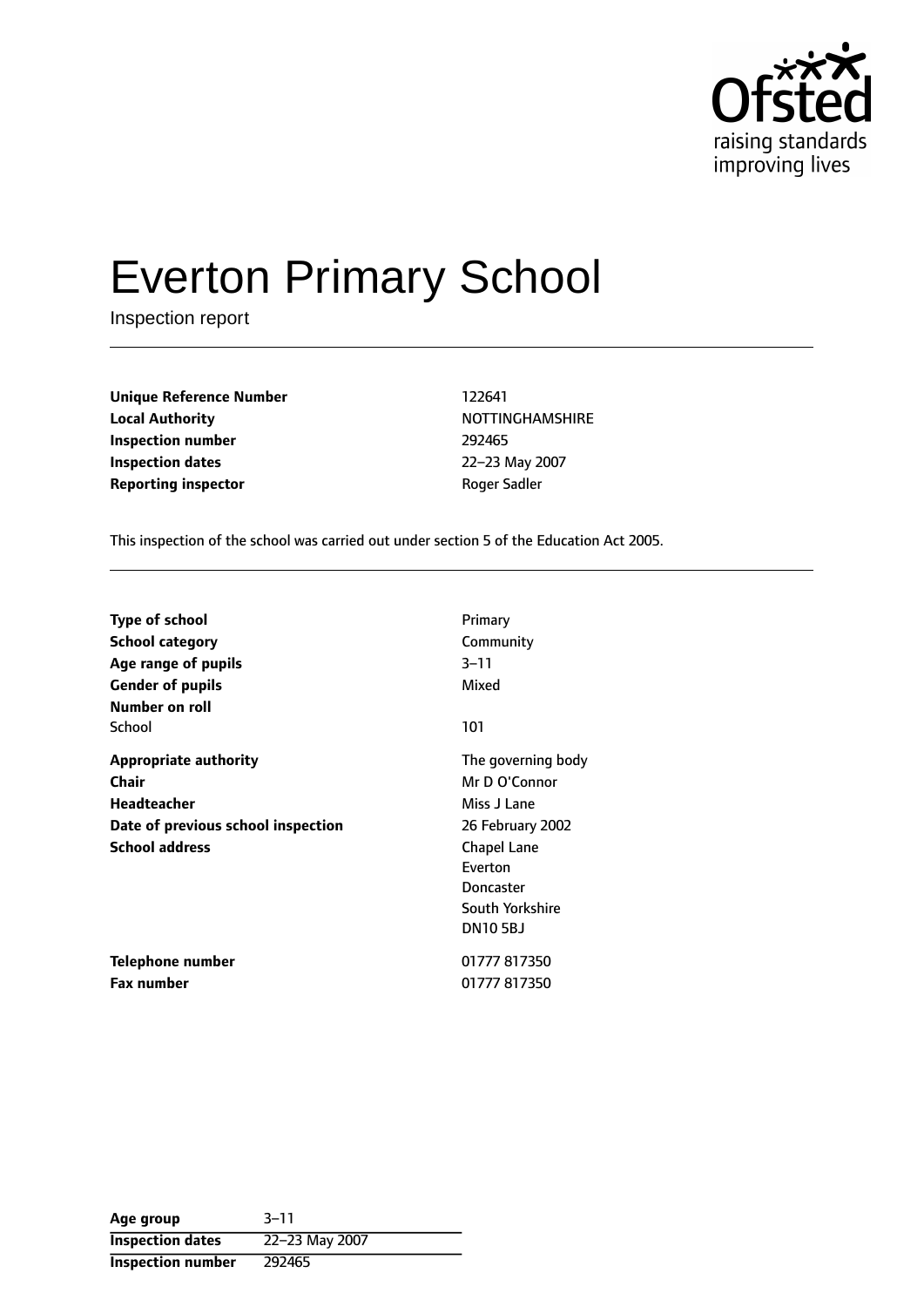.

© Crown copyright 2007

#### Website: www.ofsted.gov.uk

This document may be reproduced in whole or in part for non-commercial educational purposes, provided that the information quoted is reproduced without adaptation and the source and date of publication are stated.

Further copies of this report are obtainable from the school. Under the Education Act 2005, the school must provide a copy of this report free of charge to certain categories of people. A charge not exceeding the full cost of reproduction may be made for any other copies supplied.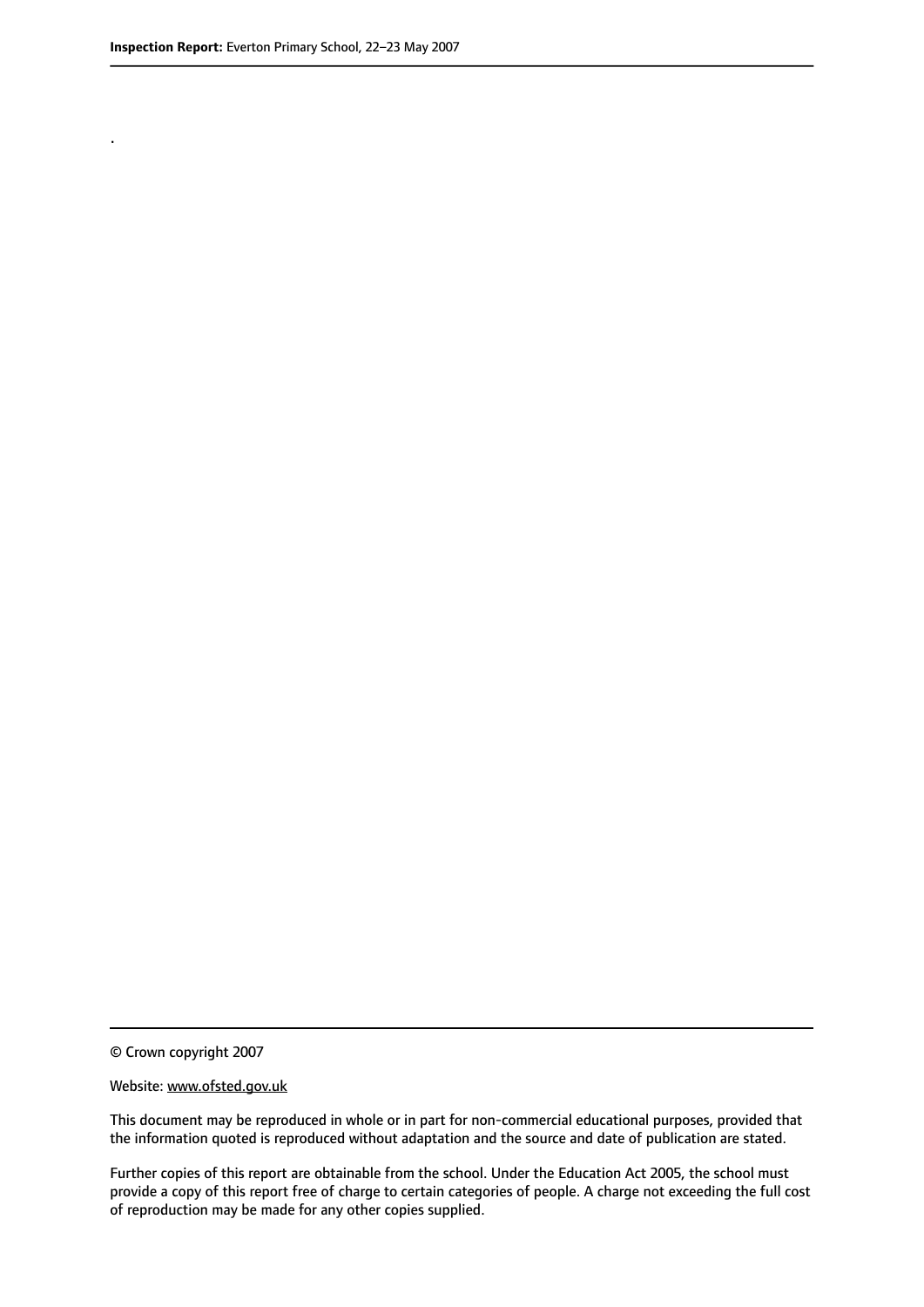## **Introduction**

The inspection was carried out by one Additional Inspector.

#### **Description of the school**

All pupils are from White British families and speak English as their main language at home. Pupils are taught in four mixed-age classes. The proportion of pupils with learning difficulties and disabilities (LDD) is below average. The area's socio-economic conditions are above average.

#### **Key for inspection grades**

| Grade 1 | Outstanding  |
|---------|--------------|
| Grade 2 | Good         |
| Grade 3 | Satisfactory |
| Grade 4 | Inadequate   |
|         |              |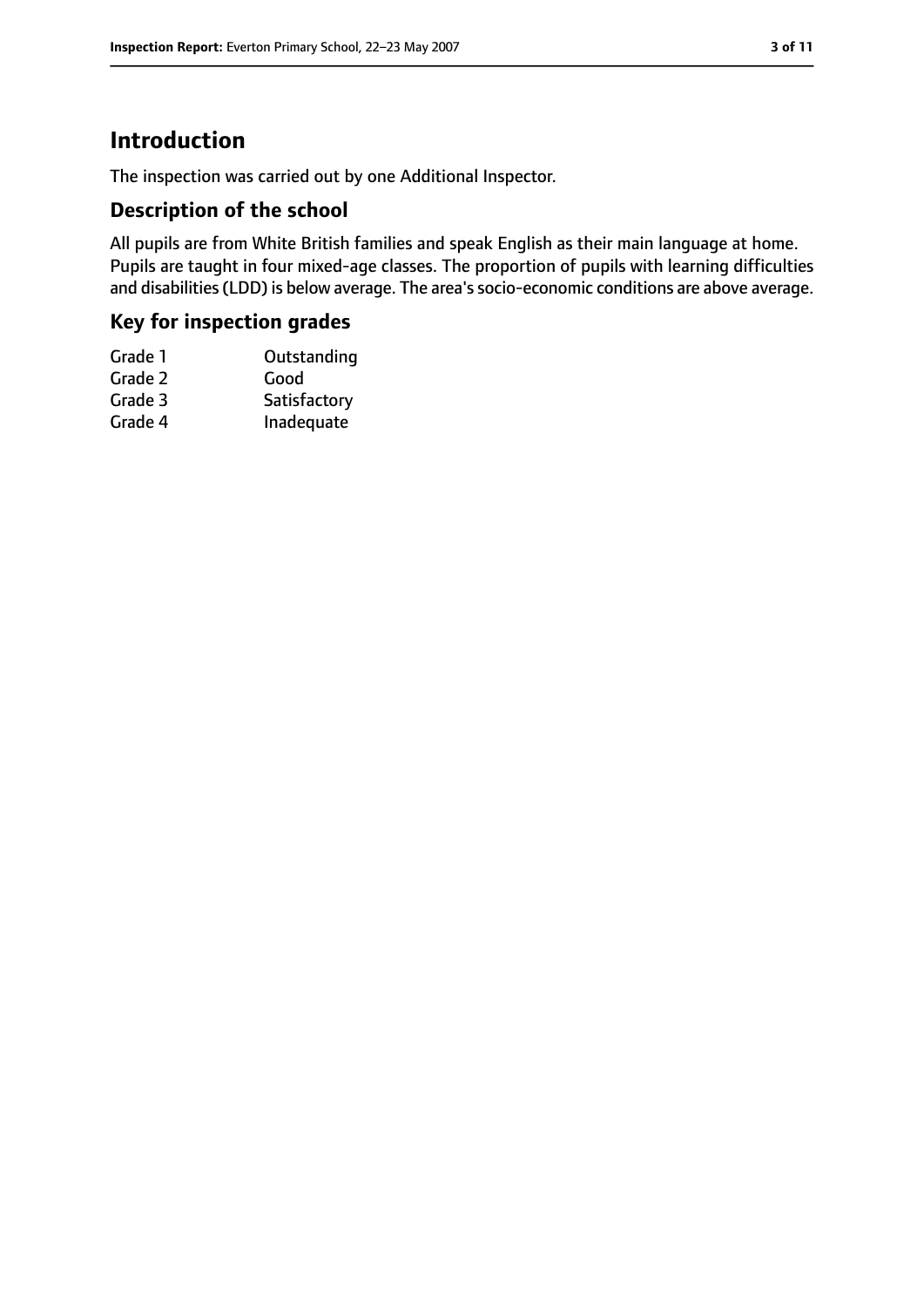# **Overall effectiveness of the school**

#### **Grade: 2**

This is a good school where the headteacher provides a clear and effective lead so that the school provides good value for money. Good leadership and management have resulted in a consistently effective approach to important aspects, such as how behaviour is managed or how reading is taught.

Children achieve well and make good progress. In most year groups, children entered the Nursery with knowledge and skill levels a little above what is nationally expected. Very good induction arrangements help children make a good start to school and progress well. Most children exceed standards expected for their ages by the end of Reception. In the Foundation Stage children respond well to the carefully planned curriculum and thoroughly enjoy the exciting activities that are provided. Consequently, from the age of 3, children work and play happily and soon learn to cooperate and take turns in speaking and in listening to others. Pupils continue to progress well in Years 1 to 6. By the end of Year 2 standards are above the national average. By the end of Year 6, standards are above average in mathematics and writing and well above average in science and reading. School records and pupils' work indicate that standards are rising, especially in writing. Higher attaining pupils and those with learning difficulties make good progress and achieve very well because staff make careful assessments and ensure that they are well supported. Although standards of presentation up to Year 3 are consistently good, sometimes older pupils do not take enough pride in their work and poorly presented work is too readily accepted from them.

Pupils' personal development and well being are good. The curriculum is outstanding overall and results in very interesting lessons. This encourages pupils to enjoy learning and attend regularly. Pupils work hard and behave with consideration for their own and others' safety and feelings. The school's increasing emphasis on exercise and healthy eating is helping pupils adopt healthy lifestyles. Throughout the school, teaching, learning, care, guidance and support are good. Teachers plan lessons well to ensure that the learning needs of pupils of all ages and abilities are met. Work is marked carefully and constructively and many pupils show a clear understanding of their learning targets. However, teachers do not always clarify exactly what they are looking for in pupils' work and pupils themselves are given too few chances to evaluate their work against clear criteria or checklists.

Because monitoring and evaluation are good, the school improvement plan focuses on the most important areas and contains appropriate actions to improve standards. Almost all parents and carers are fully supportive of the school. Parents' views reflect the inspection findings and the positive picture of a school which is improving aspects of its provision and standards and has good capacity to continue to improve further.

#### **What the school should do to improve further**

- Ensure all teachers regularly specify what a good piece of work should look like so pupils see how to evaluate and improve particular aspects of their work.
- Ensure that pupils in Years 4, 5 and 6 present their work to as consistently high a standard as the younger pupils in the school.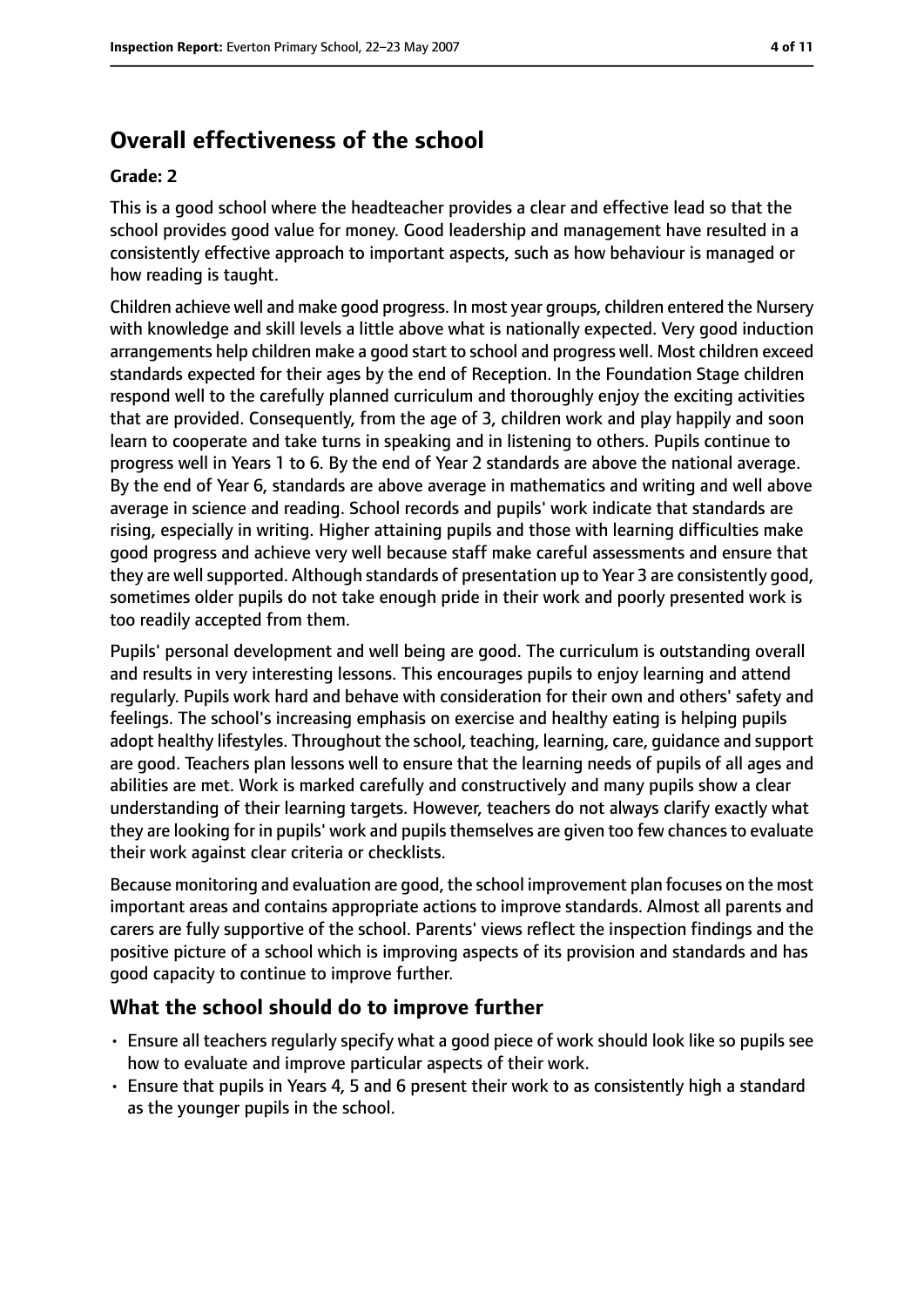## **Achievement and standards**

#### **Grade: 2**

By the time they leave in Year 6, pupils achieve well and have made good progress. Standards by Year 6 are above average overall and well above average in reading and science. Inspection evidence indicates that standards are rising, especially in writing where the school has improved provision this year. Ambitious targets in English and mathematics have been set for the current Year 5 and 6 pupils. School assessment information and pupils' work indicate that they are on track to reach significantly above expected standards this year. Progress in reading is strong throughout the school because reading is consistently well taught and home reading is well organised to enable many parents to provide good support for their child's progress and enjoyment of reading. In the Foundation Stage, because they are sensitively cared for, well taught and carefully assessed, children quickly grow in confidence and make good progress. Because Year 2 pupils in 2006 attained lower standards than are normal for the school, the school allocated additional staff to work with them this year. As a result, as they reach the end of Year 3, these pupils have made very good progress and are attaining well above standards expected for pupils of their ages in English and mathematics.

## **Personal development and well-being**

#### **Grade: 2**

Pupils' personal development, including their spiritual, moral, social and cultural development, is good. By the time that they leave school, most are mature, confident, well rounded and hard-working. Older pupils, however, are not always encouraged to take sufficient pride in the way they present their work. Pupils have good insights into human emotions and act on a clear understanding of what is right. They are well informed about safe and healthy lifestyles and show this, for example, in their understanding of the importance of school behaviour rules, knowledge of dangers of substance abuse and in their good uptake of healthy snacks. Pupils make a positive contribution to helping the school run smoothly and enjoy being involved in local community events and national charity projects. They respond well to high expectations and behave well. Pupils are well prepared for their secondary education, the world of work and for life in adult society. The school council provides pupils with a voice in the running of the school and they are, rightly, proud to be involved in decision-making.

## **Quality of provision**

## **Teaching and learning**

#### **Grade: 2**

Teaching and learning are good. Teachers mostly have high expectations and pupils benefit from challenging tasks that allow them to develop independence and to take responsibility for the aspects of their work. Positive relationships with staff encourage pupils to grow in confidence, enjoy school and concentrate well in lessons, so that they make good progress and do their best. Teachers often use interesting resources and starting points for learning that help motivate pupils and help sustain their concentration. Teachers also use interactive whiteboards well to add interest and impact to lessons. Teaching assistants work well with teachers and both give sensitive support to lower attaining pupils and those with LDD, which enables many of these pupils to progress at a similar rate to other pupils. Although high standards of handwriting and presentation are evident from entry to school up to the end of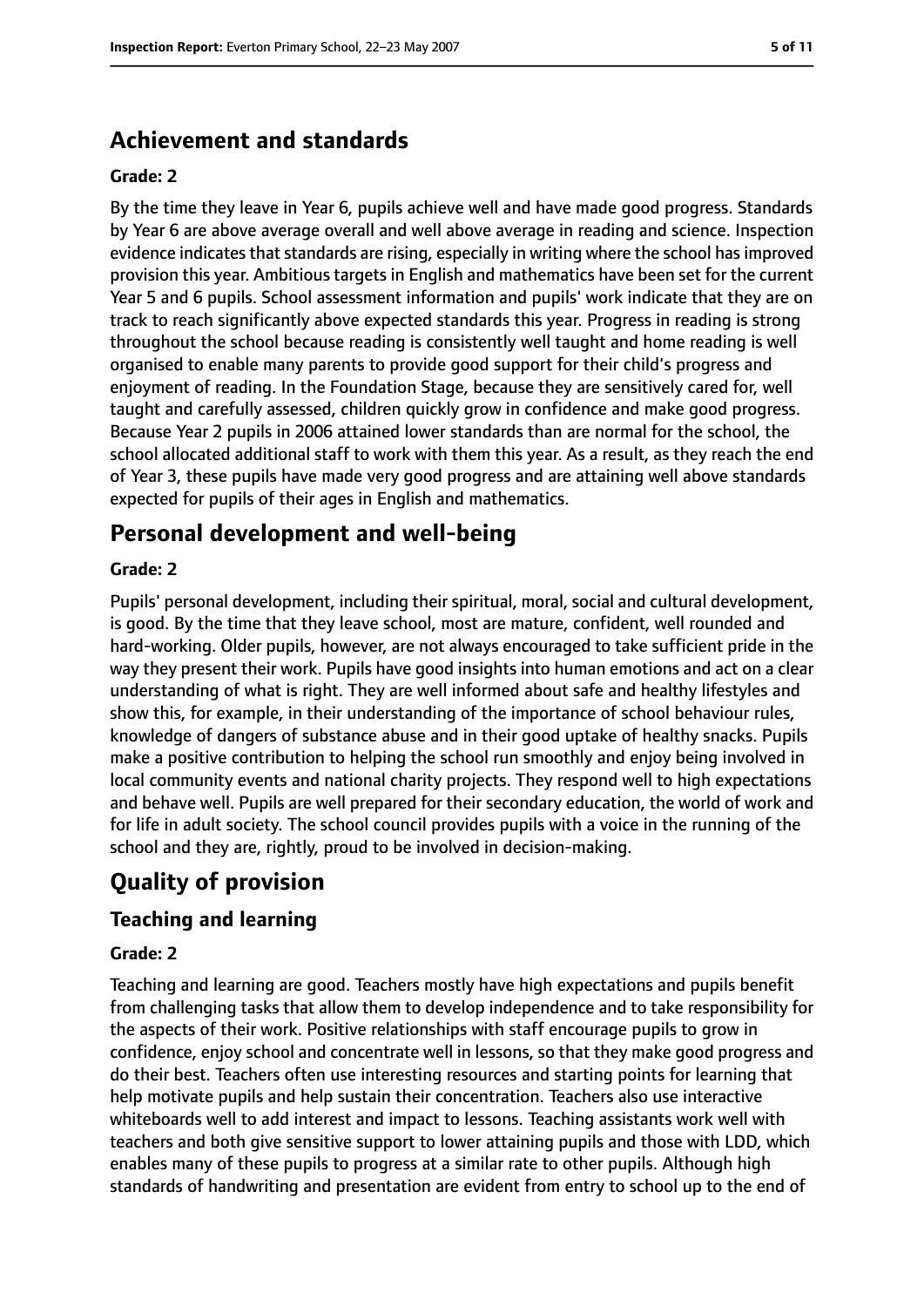Year 3, presentation is weaker in Years 4 to 6. Staff subject expertise is used especially well at the upper end of the school to help improve the quality of teaching and learning.

#### **Curriculum and other activities**

#### **Grade: 1**

The curriculum and other activities are outstanding and lead to good progress of basic skills. The school provides pupils with a broad range of exciting opportunities for learning and enjoyment. Equal weight is given to the progress of pupils of all abilities. The needs of pupils with LDD are carefully assessed and well-tailored individual education plans help them make good progress. The curriculum in the Foundation Stage is rich and varied. Children choose from a well-planned range of purposeful, exciting play activities and receive good guidance in adult-led tasks. Throughout the school, pupils develop enthusiasm for learning through the well-planned themes that link subjects together. Teachers who share responsibilities for classes plan very carefully to ensure a consistent approach.

Reading is given high priority throughout the school and this helps pupils enjoy reading, read frequently and make good progress. The curriculum is very well enriched through well-chosen visits, including residentials. There are also frequent visitors to the school, including sports coaches, and a very good range of club activities is provided. The school places strong emphasis on planning with other local schools to support continuity of pupils' learning from the age of 3 to 16. Due to the very effective arrangement for transition to secondary education, Year 6 pupils are benefiting from working on topics that will be continued when they move to their next school.

#### **Care, guidance and support**

#### **Grade: 2**

Good care, guidance and support facilitate pupils' learning and personal development well. Pastoral care is outstanding and pupils thrive in the very positive atmosphere that the school promotes. New entrants to school settle quickly, because induction arrangements work really well. Pupils feel secure because teachers and other staff respond to their needs and readily provide guidance, especially in matters of personal development. There are extremely good arrangements for safeguarding pupils. Pupils say that incidents of bullying are rare and are dealt with quickly. The school has thorough and effective systems for tracking each individual pupil's progress. Potential underachievement is identified early and effective support guides pupils to do their best. Staff set targets and, through constructive marking and on-going dialogue, ensure that pupils understand and use their learning targets. Pupils are sometimes not given enough chances to evaluate their work against clear criteria or checklists.

## **Leadership and management**

#### **Grade: 2**

Good leadership and management have resulted in all staff sharing a commitment to improving the school. The school knows itself well. It has well developed and effective strategies for accurately judging its success and checking that all pupils are doing their best. Effective monitoring and evaluation ensures that the school improvement plan focuses on improving appropriate aspects but the success criteria in the plan are not always precise enough. All staff play an important part in improving the aspects of the school for which they are responsible.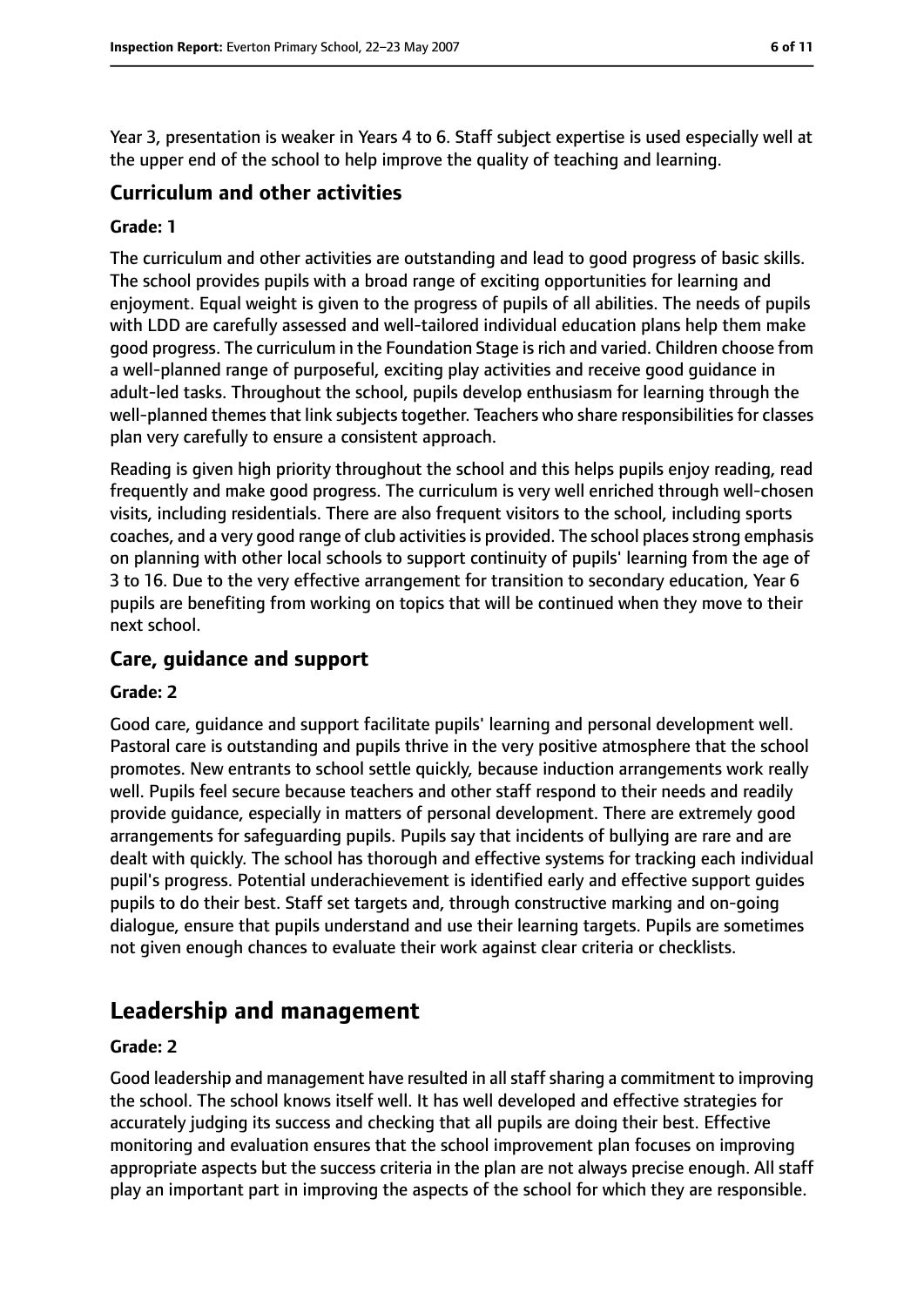For example, because writing was identified as an area requiring improvement, the deputy headteacher has led staff to ensure that that pupils enjoy writing, and spell and punctuate more accurately and use more lively vocabulary when writing. Consequently, standards of writing are improving throughout the school. The governors are closely involved with the school and are well informed about the quality of provision. Although monitoring and evaluation are good overall, the governing body shows a limited understanding of how to use data to compare the performance of the school with similar schools.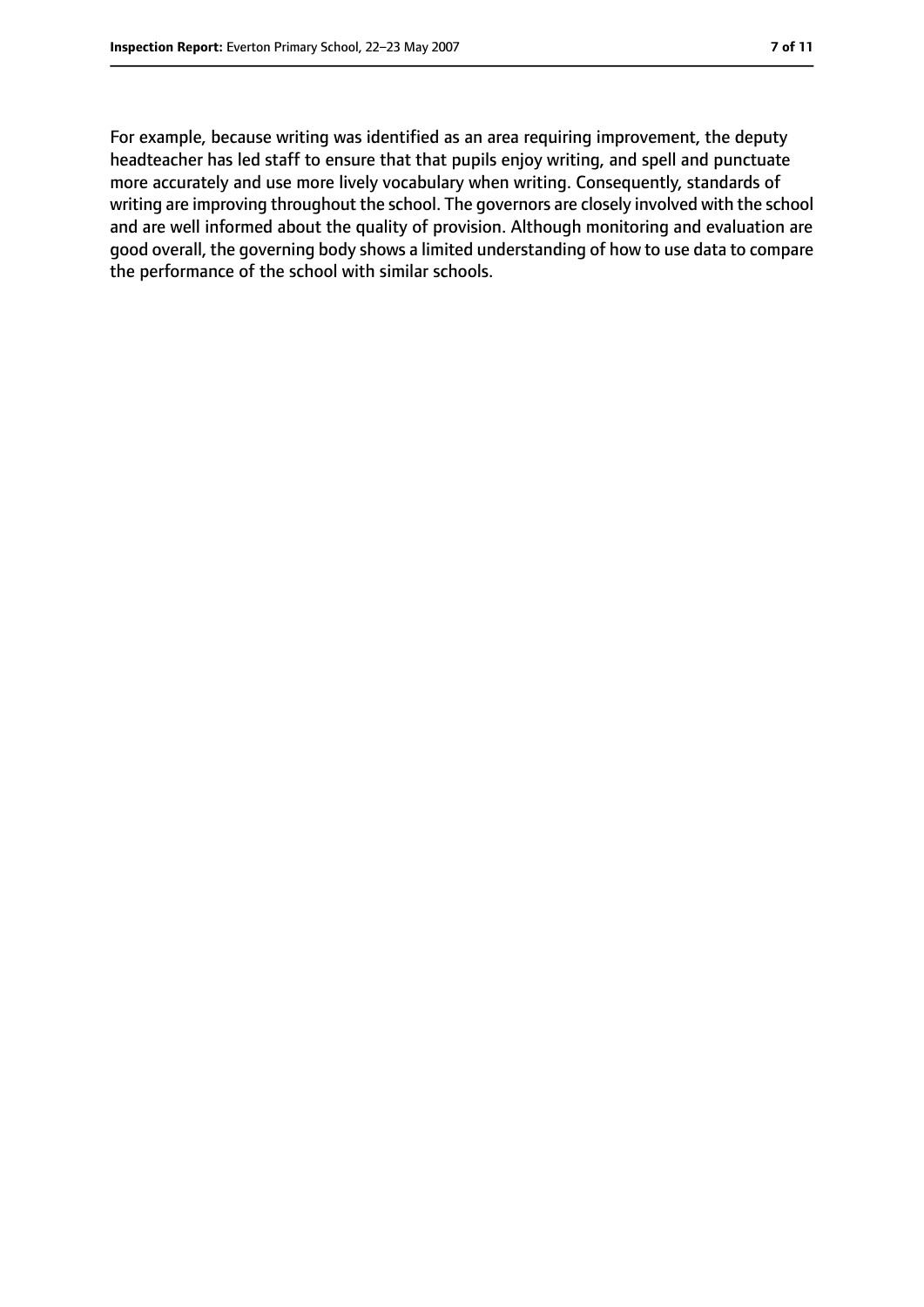**Any complaints about the inspection or the report should be made following the procedures set out in the guidance 'Complaints about school inspection', which is available from Ofsted's website: www.ofsted.gov.uk.**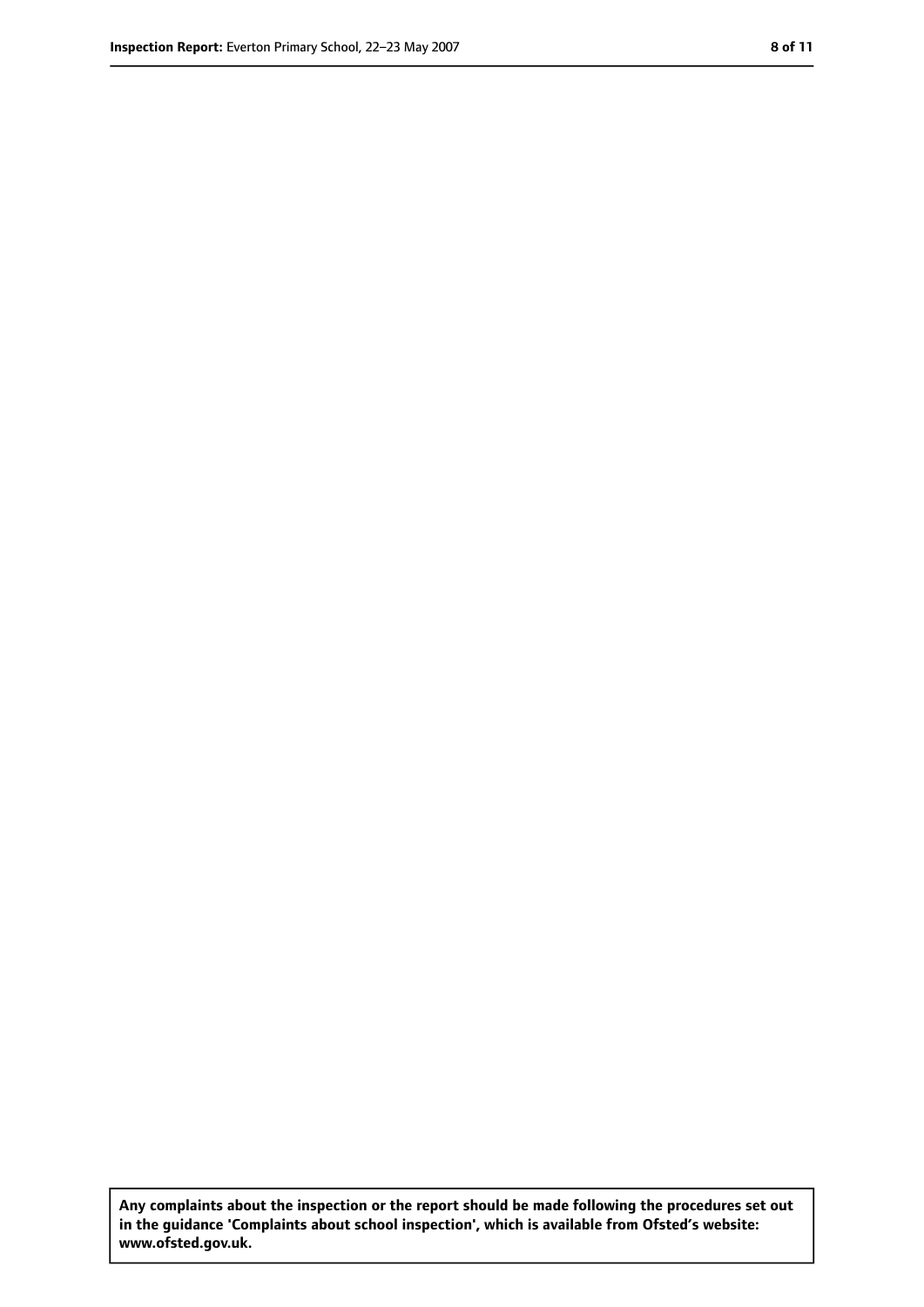#### **Annex A**

# **Inspection judgements**

| Key to judgements: grade 1 is outstanding, grade 2 good, grade 3 satisfactory, and grade 4 $\,$ | <b>School</b>  |
|-------------------------------------------------------------------------------------------------|----------------|
| inadequate                                                                                      | <b>Overall</b> |

## **Overall effectiveness**

| How effective, efficient and inclusive is the provision of education, integrated<br>care and any extended services in meeting the needs of learners? |     |
|------------------------------------------------------------------------------------------------------------------------------------------------------|-----|
| How well does the school work in partnership with others to promote learners'<br>well-being?                                                         |     |
| The quality and standards in the Foundation Stage                                                                                                    |     |
| The effectiveness of the school's self-evaluation                                                                                                    |     |
| The capacity to make any necessary improvements                                                                                                      |     |
| Effective steps have been taken to promote improvement since the last<br>inspection                                                                  | Yes |

## **Achievement and standards**

| How well do learners achieve?                                                                               |  |
|-------------------------------------------------------------------------------------------------------------|--|
| The standards <sup>1</sup> reached by learners                                                              |  |
| How well learners make progress, taking account of any significant variations between<br>groups of learners |  |
| How well learners with learning difficulties and disabilities make progress                                 |  |

## **Personal development and well-being**

| How good is the overall personal development and well-being of the<br>learners?                                  |  |
|------------------------------------------------------------------------------------------------------------------|--|
| The extent of learners' spiritual, moral, social and cultural development                                        |  |
| The behaviour of learners                                                                                        |  |
| The attendance of learners                                                                                       |  |
| How well learners enjoy their education                                                                          |  |
| The extent to which learners adopt safe practices                                                                |  |
| The extent to which learners adopt healthy lifestyles                                                            |  |
| The extent to which learners make a positive contribution to the community                                       |  |
| How well learners develop workplace and other skills that will contribute to<br>their future economic well-being |  |

## **The quality of provision**

| How effective are teaching and learning in meeting the full range of the<br>learners' needs?          |  |
|-------------------------------------------------------------------------------------------------------|--|
| How well do the curriculum and other activities meet the range of needs<br>and interests of learners? |  |
| How well are learners cared for, quided and supported?                                                |  |

 $^1$  Grade 1 - Exceptionally and consistently high; Grade 2 - Generally above average with none significantly below average; Grade 3 - Broadly average to below average; Grade 4 - Exceptionally low.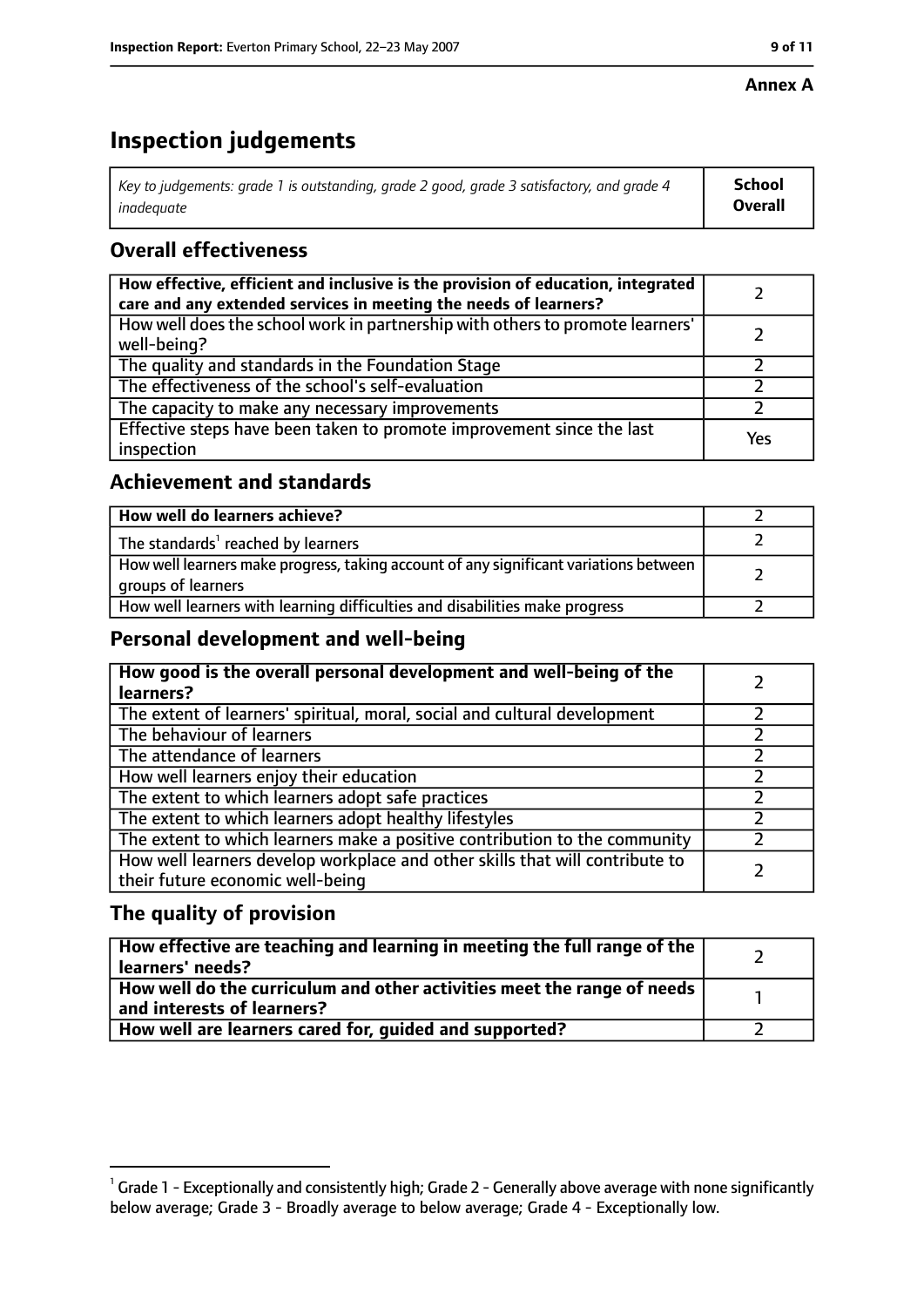#### **Annex A**

# **Leadership and management**

| How effective are leadership and management in raising achievement                                                                              |               |
|-------------------------------------------------------------------------------------------------------------------------------------------------|---------------|
| and supporting all learners?                                                                                                                    |               |
| How effectively leaders and managers at all levels set clear direction leading<br>to improvement and promote high quality of care and education |               |
| How effectively performance is monitored, evaluated and improved to meet<br>challenging targets                                                 |               |
| How well equality of opportunity is promoted and discrimination tackled so<br>that all learners achieve as well as they can                     |               |
| How effectively and efficiently resources, including staff, are deployed to<br>achieve value for money                                          | 7             |
| The extent to which governors and other supervisory boards discharge their<br>responsibilities                                                  | $\mathcal{L}$ |
| Do procedures for safequarding learners meet current government<br>requirements?                                                                | Yes           |
| Does this school require special measures?                                                                                                      | No            |
| Does this school require a notice to improve?                                                                                                   | No            |